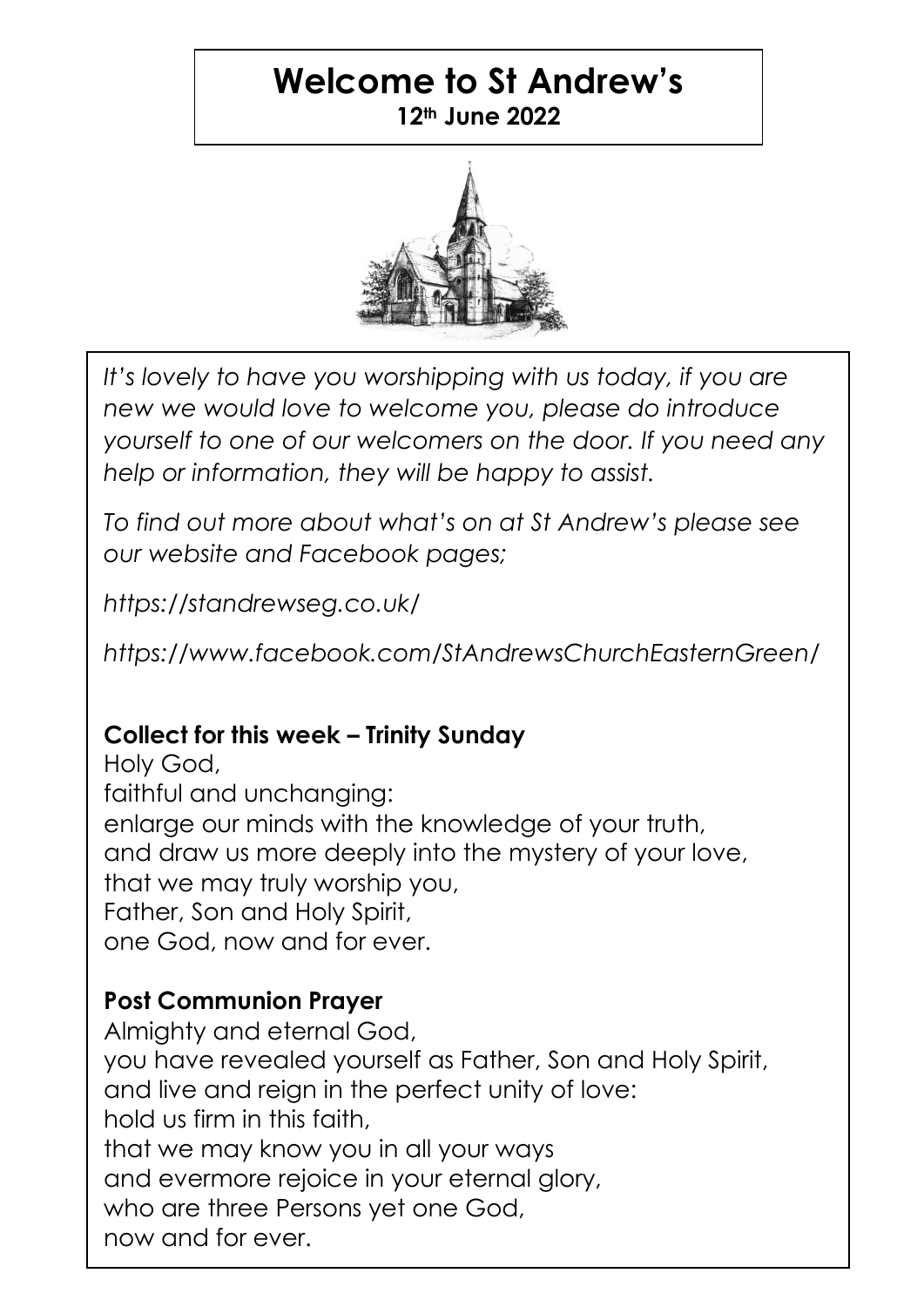### **First Reading: Romans 5.1-5**

Therefore, since we have been justified through faith, we have peace with God through our Lord Jesus Christ, **<sup>2</sup>** through whom we have gained access by faith into this grace in which we now stand. And we boast in the hope of the glory of God. **<sup>3</sup>** Not only so, but we also glory in our sufferings, because we know that suffering produces perseverance; **<sup>4</sup>** perseverance, character; and character, hope. **<sup>5</sup>** And hope does not put us to shame, because God's love has been poured out into our hearts through the Holy Spirit, who has been given to us.

(New International Version)

# **Gospel Reading: John 16.12-15**

**<sup>12</sup>** "I have much more to say to you, more than you can now bear. **<sup>13</sup>** But when he, the Spirit of truth, comes, he will guide you into all the truth. He will not speak on his own; he will speak only what he hears, and he will tell you what is yet to come. **<sup>14</sup>** He will glorify me because it is from me that he will receive what he will make known to you. **<sup>15</sup>** All that belongs to the Father is mine. That is why I said the Spirit will receive from me what he will make known to you."

(New International Version)

# **Notices this week**

#### **Confirmation**

Have you been baptised and confirmed? If not, now is a great time to think about it. Baptism and Confirmation are important parts of our Christian life, have a chat with Jo to find out more.

## **Craft & Hobby Fair**

St Andrew's Church is hosting a Craft & Hobby Fair this Saturday 11th June 1.30- 4.30pm at Eastern Green Village Hall. There will be16 tables selling a variety of homemade crafts. Refreshments and cakes will also be available. Please do come along.

#### **Vicarage Drive**

Please could people refrain from parking in the driveway next to the church. This is a shared private drive with the vicarage and the private property next to the church. Anyone who struggles with mobility is welcome to park at the vicarage.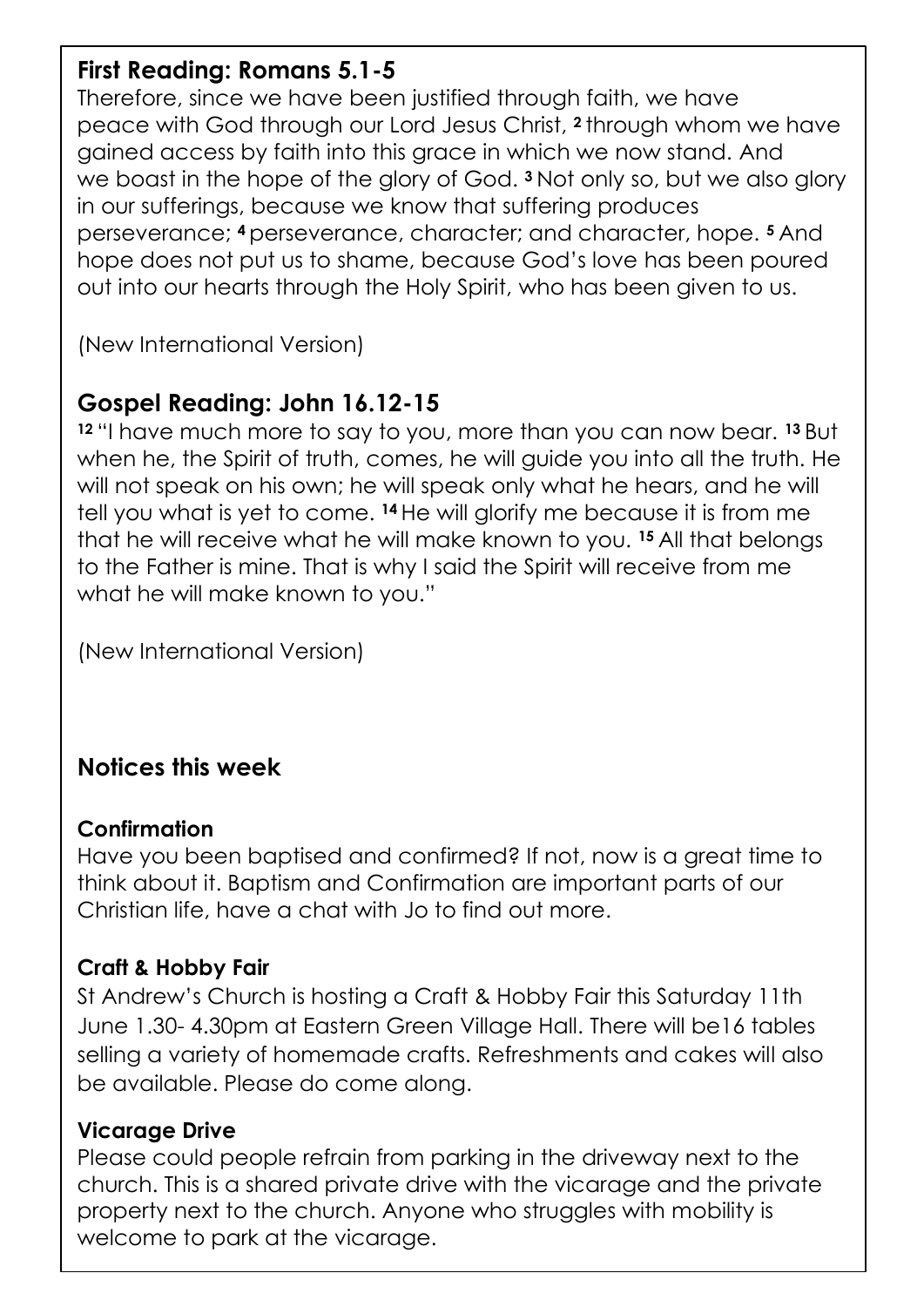#### **Parish Away Day - Saturday 25th June 2022**

**WHAT IS IT?** A day away for members of St Andrew's/St Andy's to come together for fellowship, worship, discussion and prayer.

**WHERE IS IT?** Berkswell Church Hall

**WHO IS IT FOR?** Everyone including children

Tea and coffee will be provided and we will have a bring and share lunch (please speak with Sue or Jo if you have questions concerns about lunch).

Please think about joining us as we meet together on 25<sup>th</sup> June.

#### **Want to know more or book a place?**

Speak with Sue Masters 07958322026 or Rev Jo Joyce

#### **Monday Prayer**

Join us on Monday Morning's at 9.30am for zoom prayers. The zoom access codes are:

[https://us02web.zoom.us/j/83313483900?pwd=VmQ5UDBTalpWaTVVOD](https://us02web.zoom.us/j/83313483900?pwd=VmQ5UDBTalpWaTVVODBCakZ4a3NQZz09) [BCakZ4a3NQZz09](https://us02web.zoom.us/j/83313483900?pwd=VmQ5UDBTalpWaTVVODBCakZ4a3NQZz09)

Meeting ID: 833 1348 3900 Passcode: 090705

#### **Bereavement Group**

We meet on Tuesday Mornings in Church for tea, biscuits and chat on the second and fourth Tuesdays of the month at 11am. If you have been bereaved over the last 3 years and would find a small friendly group helpful then do come along. If you would like more information speak to Lynnette on 024 7646 7097 or 07890 048210.

## **Building our Faith**

Building our Faith bible study is taking a break and will restart on Wednesday 18th May. The zoom access codes are: [https://us02web.zoom.us/j/85246705617?pwd=MW9YVm1vZ1cxdUUraWd](https://us02web.zoom.us/j/85246705617?pwd=MW9YVm1vZ1cxdUUraWdXYU9GTEUwdz09) [XYU9GTEUwdz09](https://us02web.zoom.us/j/85246705617?pwd=MW9YVm1vZ1cxdUUraWdXYU9GTEUwdz09) Meeting ID: 852 4670 5617 Passcode: 668683

## **Volunteer Drivers Wanted!**

Would you be able to offer the occasional lift to church for someone in need? We are looking for people who could assist in helping to church those who are unable to come without help. If you would be happy to do this please speak to Jo. If you would like a lift to any of our services do get in touch with Julie and we will do our best to help.